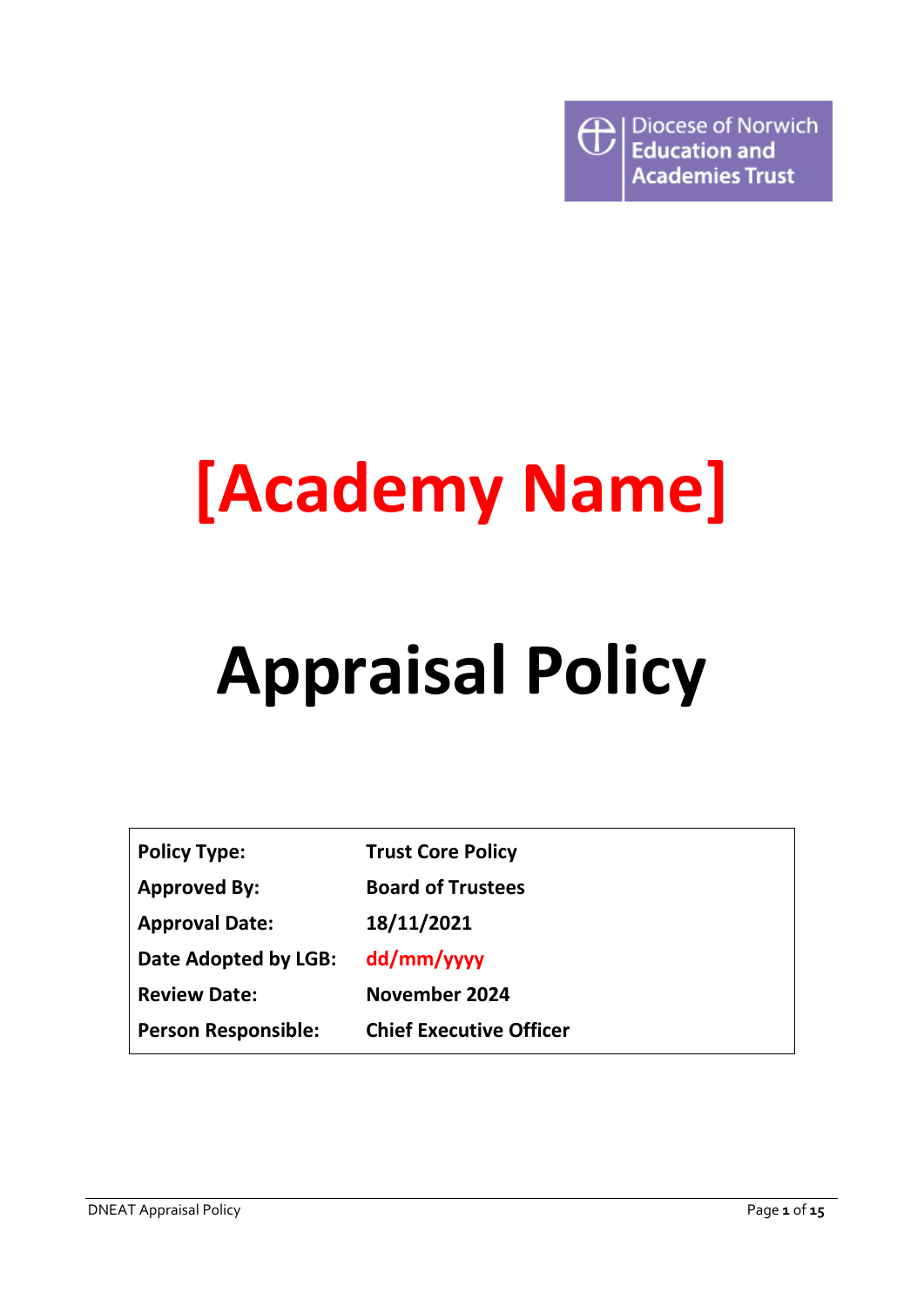# **Summary of Changes**

The model policy has been revised to reflect these changes to the statutory guidance as outlined below.

| Page           | <b>Section</b>                     | Amendment                                                                                   | Date of          |
|----------------|------------------------------------|---------------------------------------------------------------------------------------------|------------------|
| Ref.           |                                    |                                                                                             | Change           |
| 10             | Appendices                         | 'work scrutiny or assessment' added to additional<br>boxes in flowchart                     | 05/06/2017       |
| 6              | Annual<br>Assessment               | Amended dates for support staff appraisal                                                   | <b>July 2019</b> |
| 11             | Appendices                         | Appendix C Support Staff Appraisal documentation                                            | <b>July 2019</b> |
| 5              | Reviewing<br>performance           | Added reference to Performance Management<br>(Appraisal for support staff) – Guidance Notes | <b>July 2019</b> |
| 5              | <b>Transition to</b><br>Capability | School to speak with their designated HR Officer<br>and/or the HR Manager for advice        | March<br>2022    |
| $\overline{7}$ | Roles and<br>responsibilities      | HR Officer/HR Manager to provide guidance around<br>the Appraisal Policy                    | March<br>2022    |
| 12             | Appendices                         | Appendix C re-named to Appendix D                                                           | March<br>2022    |
| 11             | Appendices                         | Appendix C Protocol for improving the quality of<br>leadership and management               | March<br>2022    |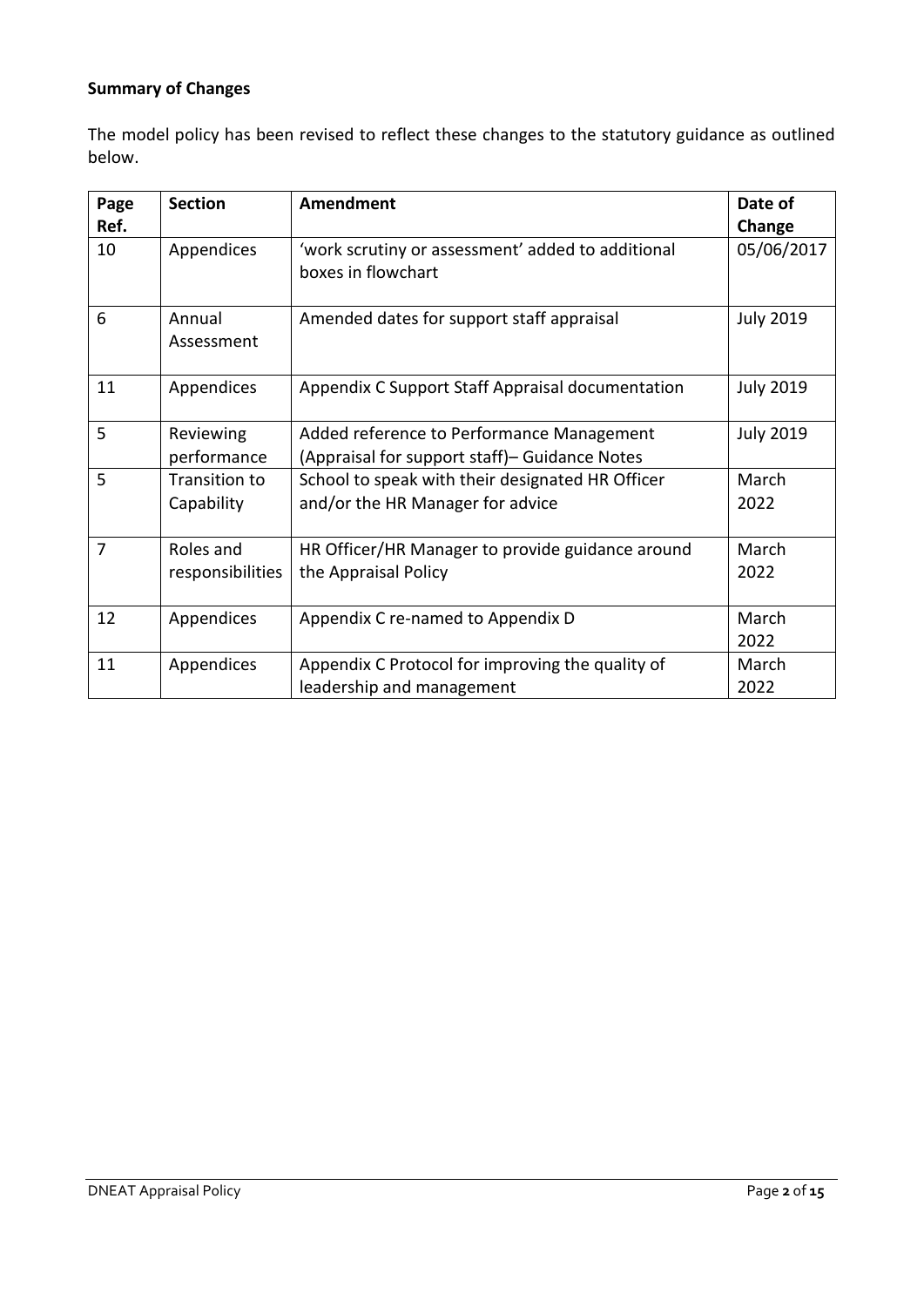#### **Roles and responsibilities**

The Diocese of Norwich Education and Academies Trust is accountable for all policies across its Academies. All policies whether relating to an individual academy or the whole Trust will be written and implemented in line with our ethos and values as articulated in our prospectus. We are committed to the provision of high-quality education in the context of the Christian values of service, thankfulness and humility where individuals are valued, aspirations are high, hope is nurtured, and talents released.

A Scheme of Delegation for each academy sets out the responsibilities of the Local Governing Body and Principal / Head Teacher. The Principal / Head Teacher of each academy is responsible for the implementation of all policies of the Academy Trust.

All employees of the Academy Trust are subject to the Trust's policies.

#### **Policy Statement**

This policy sets out the framework for a clear and consistent assessment of the overall performance of all staff, including the Headteacher / Principal, and for supporting their development within the context of the academy's plan for improving educational provision and performance, and the standards expected of all staff.

The policy applies to all staff employed at the academy, except those on contracts of less than one term, those undergoing induction *(i.e. NQTs)* and those who are subject to capability procedures. (See Capability of Staff Policy)

#### **Aims & Objectives**

Appraisal in [Academy Name] will be a supportive and developmental process designed to ensure that all staff have the skills and support they need to carry out their role effectively. It will help to ensure that members of staff are able to continue to improve their professional practice, to develop as professionals and support them in achieving their career aspirations.

The appraisal period will run for twelve months from 1<sup>st</sup> September to 31<sup>st</sup> August.

Staff who are employed on a fixed term contract of less than one year will have their performance managed in accordance with the principles underpinning this policy. The length of the period will be determined by the duration of their contract.

#### **Appointing appraisers**

At [Academy Name] the task of appraising the Headteacher / Principal, including the setting of objectives, will be carried out by a representative of the Multi Academy Trust and two members of the Local Governing Body. The Headteacher / Principal will decide who will appraise other members of staff but this will normally be the line manager of that person. Where a staff member is of the opinion that the person to whom the Headteacher / Principal has delegated the appraisers duties is unsuitable for professional reasons, they may submit a written request to the Headteacher / Principal for that appraiser to be replaced, stating those reasons. This will be considered but the decision of the Headteacher / Principal is thereafter final.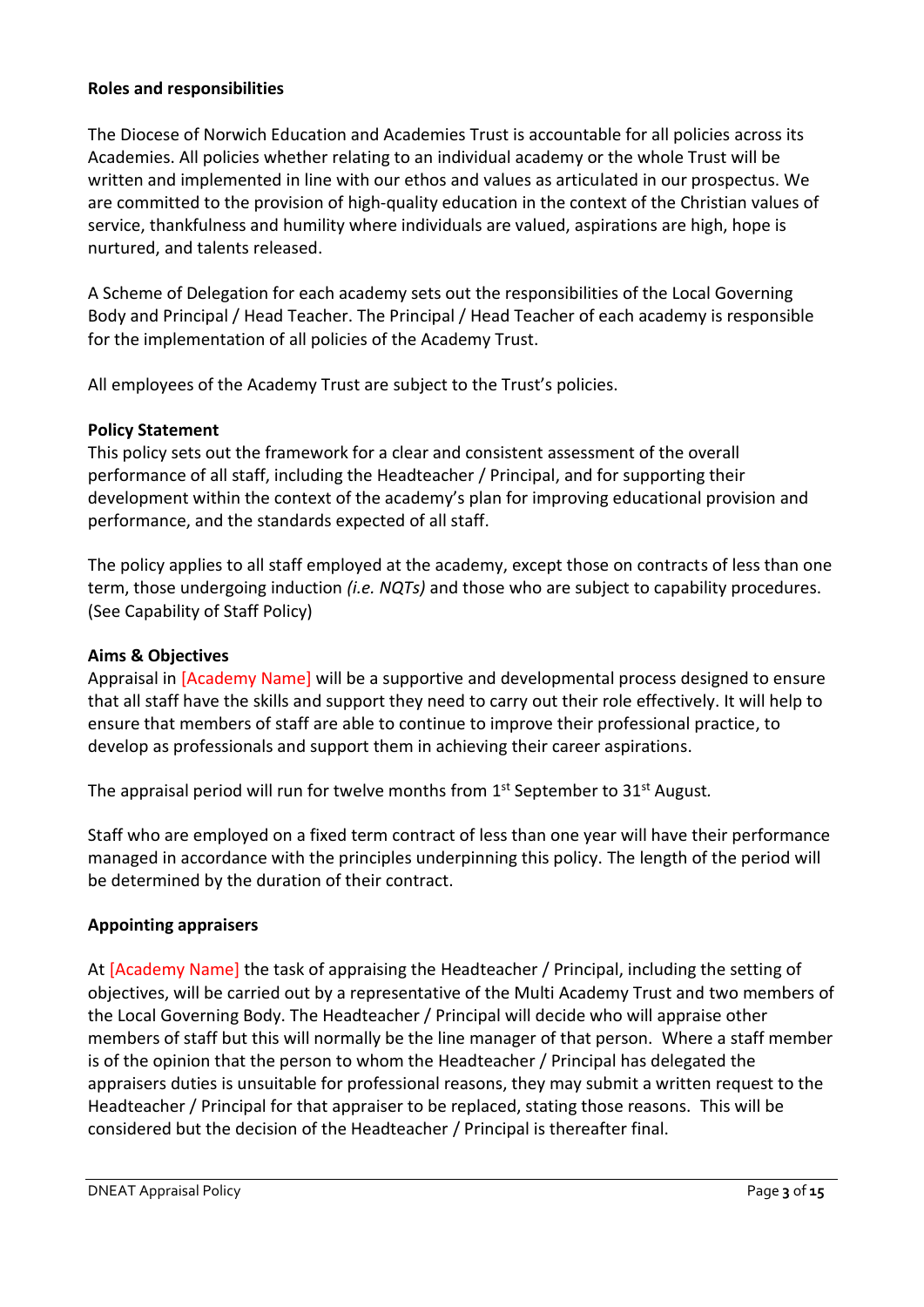Appraisers will receive appropriate training for their role. This will include the importance of planning and preparation for the appraisal meeting.

# **Setting objectives**

The Headteacher's/ Principal's objectives will be set by the Trust in consultation with the Local Governing Body.

Objectives for each member of staff will be set before, or as soon as practicable after, the start of each appraisal period. The objectives set for each member of staff, will be Specific, Measurable, Achievable, Realistic and Time-bound and will be appropriate to their role, level of experience, pay progression criteria and working hours of the staff member. The appraiser and staff member will seek to agree the objectives but, if that is not possible, the appraiser will determine the objectives. Objectives may be revised if circumstances change.

Objectives will be moderated by the headteacher / Principal to ensure all appraisers are working to the same standards.

The objectives set for each member of staff will, if achieved, contribute to the academy's plans for improving the academy's educational provision and performance and improving the education of pupils at [Academy Name].

Before, or as soon as practicable after, the start of each appraisal period, each member of staff will be informed of the standards against which their performance in that appraisal period will be assessed. For teachers who are qualified teachers by virtue of holding QTS, it is for the governing body or head teacher to decide which standards are most appropriate. Such teachers may be assessed against the Teachers' Standards, against any other sets of standards issued by the Secretary of State, against any other professional standards relevant to their performance or any combination of those three.

# **Reviewing performance**

# **Observation**

[Academy Name] believes that observation of classroom practice and other responsibilities is important both as a way of assessing staffs' performance in order to identify any particular strengths and areas for development they may have and of gaining useful information which can inform academy improvement more generally. All observation will be carried out in a supportive fashion and as described in the Monitoring and Evaluation Policy.

At [Academy Name] staffs' performance will be regularly observed but the amount and type of classroom observation will depend on the individual circumstances of the member of staff and the overall needs of the academy. Classroom observation will be carried out by those with QTS. In addition to formal observation, the headteacher / Principal or other leaders with responsibility for standards may "drop in" in order to evaluate the standards of teaching/support and to check that high standards of professional performance are established and maintained. The length and frequency of "drop in" observations will vary depending on specific circumstances. Evidence gathered from the scrutiny of pupils' work and also from pupil assessment data will also be used to inform any judgements about the quality of teaching over time.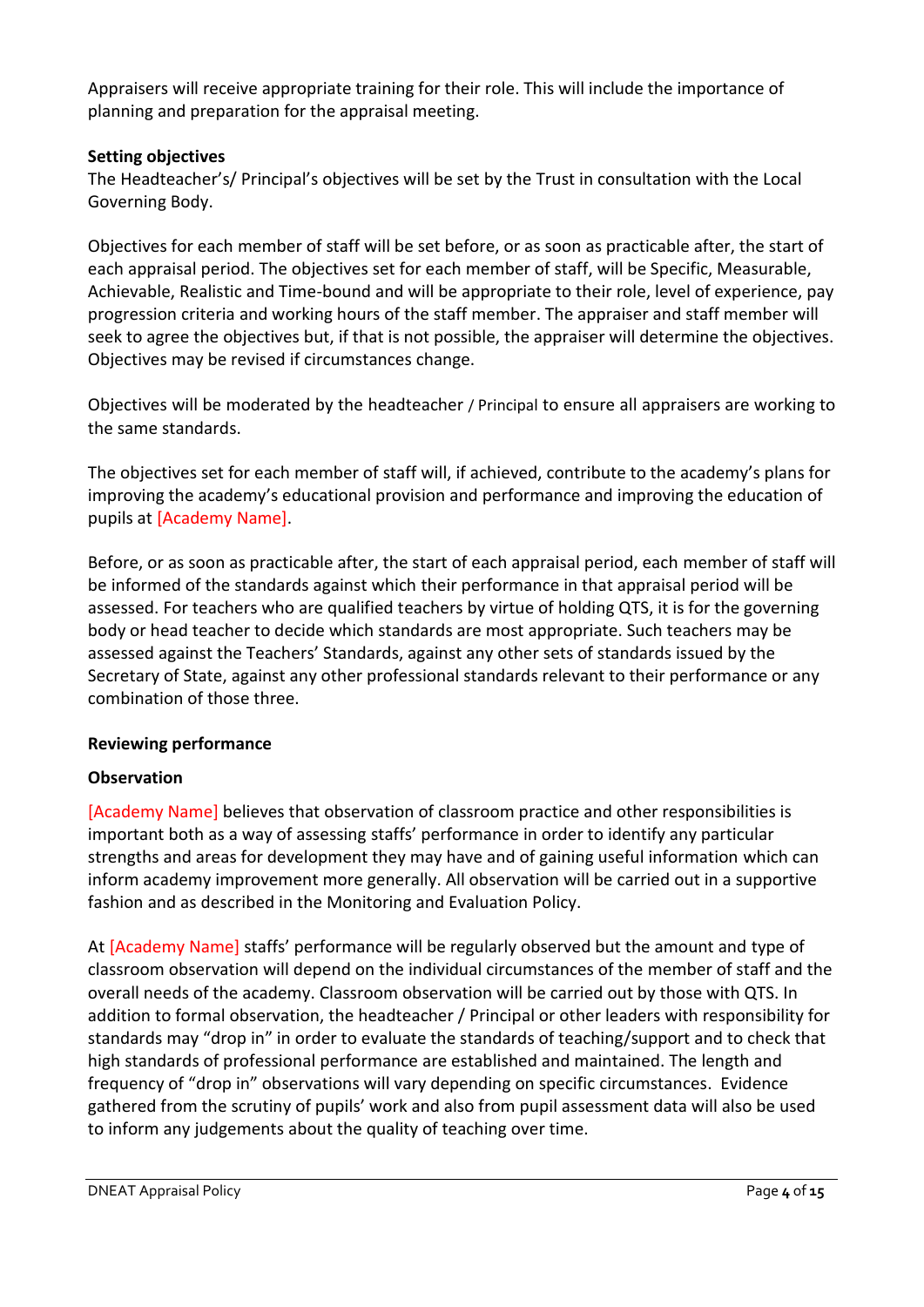Staff who have responsibilities outside the classroom should also expect to have their performance of those responsibilities observed and assessed. This will use the Performance Management (Appraisal for support staff)– Guidance Notes included as Appendix C.

# **Development and support**

Appraisal is a supportive process which will be used to inform continuing professional development. [Academy Name] wishes to encourage a culture in which all staff take responsibility for improving their work through appropriate professional development. Professional development will be linked to academy improvement priorities and to the ongoing professional development needs and priorities of individual staff members.

# **Feedback**

Members of staff will receive constructive feedback on their performance throughout the year and as soon as practicable after observations have taken place or other evidence has come to light. Feedback will highlight particular areas of strength as well as any areas that need attention. If appropriate, objectives may be revised due to substantial changes during the appraisal cycle.

Where there are concerns about any aspects of a member of staff's performance the appraiser will meet with them formally to:

- give clear feedback to the member of staff about the nature and seriousness of the concerns;
- give the member of staff the opportunity to comment and discuss the concerns;
- agree any support (e.g. coaching, mentoring, structured observations), that will be provided to help address those specific concerns (see Appendix A - Support Plan);
- make clear how, and by when, the appraiser will review progress;
- explain the implications and process if no or insufficient improvement is made (see Appendix  $B - flow$  chart).

When progress is reviewed, if the appraiser is satisfied that the member of staff has made, or is making sufficient improvement, the appraisal process will continue as normal, with any remaining issues continuing to be addressed through that process.

# **Transition to capability**

If despite working through the written support plan referred to in Appendix B, the appraiser is not satisfied with progress, the member of staff will be notified in writing that the appraisal system will no longer apply and that their performance will be managed under the capability procedure, and will be invited to a formal capability meeting. (See Capability of Staff Policy). The appraiser will speak to the school's HR Officer and/or the HR Manager for advice at this point and the member of staff may wish to seek advice from their Trade Union.

In serious cases of gross negligence, it may be necessary to move straight to the formal capability procedure.

# **Appeals**

Employees have a right of appeal against entries in their appraisal report, although they are encouraged to discuss and seek resolution with their appraiser in the first instance. Where resolution is not possible at an informal level and an appraisee appeals in writing to the Headteacher / Principal (or in the case of a Headteacher / Principal the Local Governing Body) they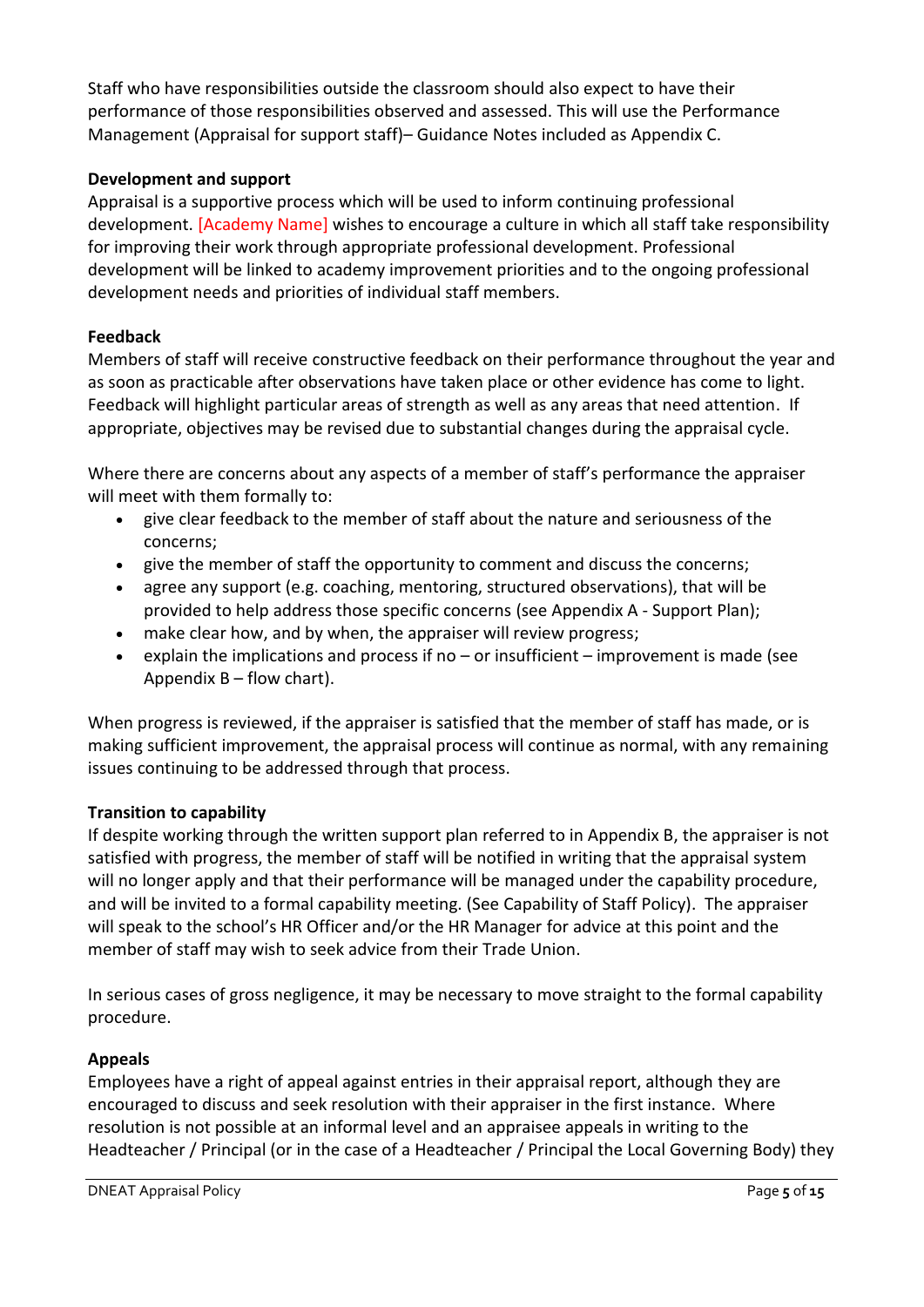will set up a committee (Performance Management Appeals Committee) to consider the appeal. The members of this Committee should not have participated in the appraisal process in the current round. The Chair of the Appraisal Appeals Committee must inform the member of staff of the outcome of the appeal and should also notify the Local Governing Body.

A member of staff may make an appeal against any determination or proposed determination in relation to their performance management. The possible grounds for appeal are that the person or committee by whom the decision was made:

- incorrectly applied any provision of the Teacher Appraisal Regulations;
- failed to have proper regard for the relevant statutory guidance;
- failed to take proper account of any relevant evidence;
- took account of irrelevant or inaccurate evidence;
- failed to apply the school's own performance management policy;
- was biased; or
- otherwise unlawfully discriminated against the appraisee.

#### **Annual assessment**

Each member of staff's performance will be formally assessed in respect of each appraisal period. In assessing the performance of the Headteacher / Principal, the Trust will consult with the Local Governing Body.

This assessment is the end point to the annual appraisal process, but performance and development priorities will be reviewed and addressed on a regular basis throughout the year in interim meetings which will take place once a term*.*

The member of staff will receive a written appraisal report as soon as practicable (ideally within ten working days) following the end of each appraisal period – and have the opportunity to comment in writing on this for further consideration by the appraiser. At [Academy Name], teaching staff will receive their written appraisal reports by 31 October and support staff by 30 November (31 December for the headteacher/ Principal).

The appraisal report will include:

- details of the member of staff's objectives for the appraisal period in question;
- an assessment of their performance of their role and responsibilities against their objectives and the relevant standards;
- an assessment of their professional development needs and identification of any action that should be taken to address them;
- a recommendation on pay where that is relevant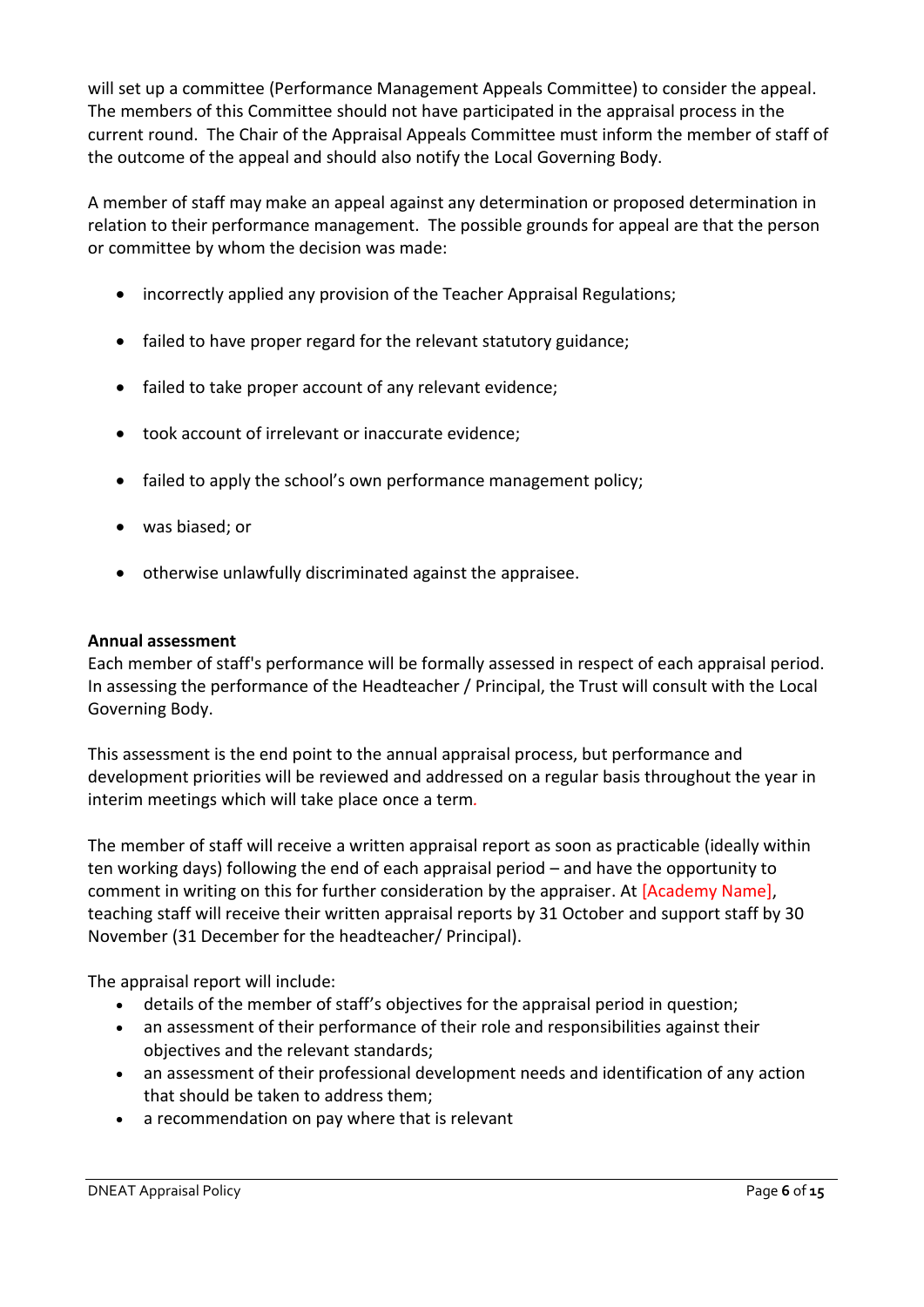The assessment of performance and of professional development needs will inform the planning process for the following appraisal period.

#### **Roles & Responsibilities**

#### **Headteacher / Principal:**

- assign an appraiser to each member of staff, ensuring staff who start mid cycle are brought into the cycle within one term.
- provide training and support to all appraisers to ensure a consistent approach to Appraisal.
- report to Governors annually on the implementation and impact of the policy.

# **Designated HR Officer/Human Resources Manager (where applicable):**

• provide guidance regarding appraisal policy

# **CPD Leader/Deputy Headteacher (where applicable):**

• take note of whole staff and individual CPD needs arising from the Appraisal cycle and build into the INSET plans for the academy.

#### **Teachers and support staff:**

- ensure they actively participate in the Appraisal cycle.
- take responsibility for their continued professional development.
- discuss any barriers to progress with their appraiser.

#### **Equality & Inclusion**

All staff are included in the Appraisal cycle and have equal access to support and development of themselves and their role. The school expects employees to adhere to this policy in line with the school's obligations under equality legislation. Headteachers / Principals must ensure that all reasonable adjustments or supportive measures are considered to allow equality of access and opportunity regardless of age, gender, ethnicity, sexual orientation, disability, faith or religion, gender identity, pregnancy or marital status.

#### **Training**

The Headteacher / Principal will ensure all appraisers receive appropriate support and training. All senior leaders and subject leaders undertaking lesson observations will also receive training.

#### **Confidentiality**

The whole appraisal process and reports generated as part of it will be treated in the strictest confidence at all times. Only the employee, appraiser and appraiser's line manager/s will be provided with access to the appraisal documents. In addition, the Headteacher / Principal (and for the Headteacher / Principal, Governors) will have access to quality assure the process and effectiveness of the appraisal system and for pay progression considerations.

Where teachers or Headteachers / Principals move schools, during or at the end of the appraisal cycle, they can request that their appraisal report is sent to their next school to enable continuity in the appraisal process and any pay eligibility progression.

#### **Retention of appraisal reports**

Appraisal reports should be retained in a safe and secure manner for a period of 6 years and should then be destroyed via confidential means.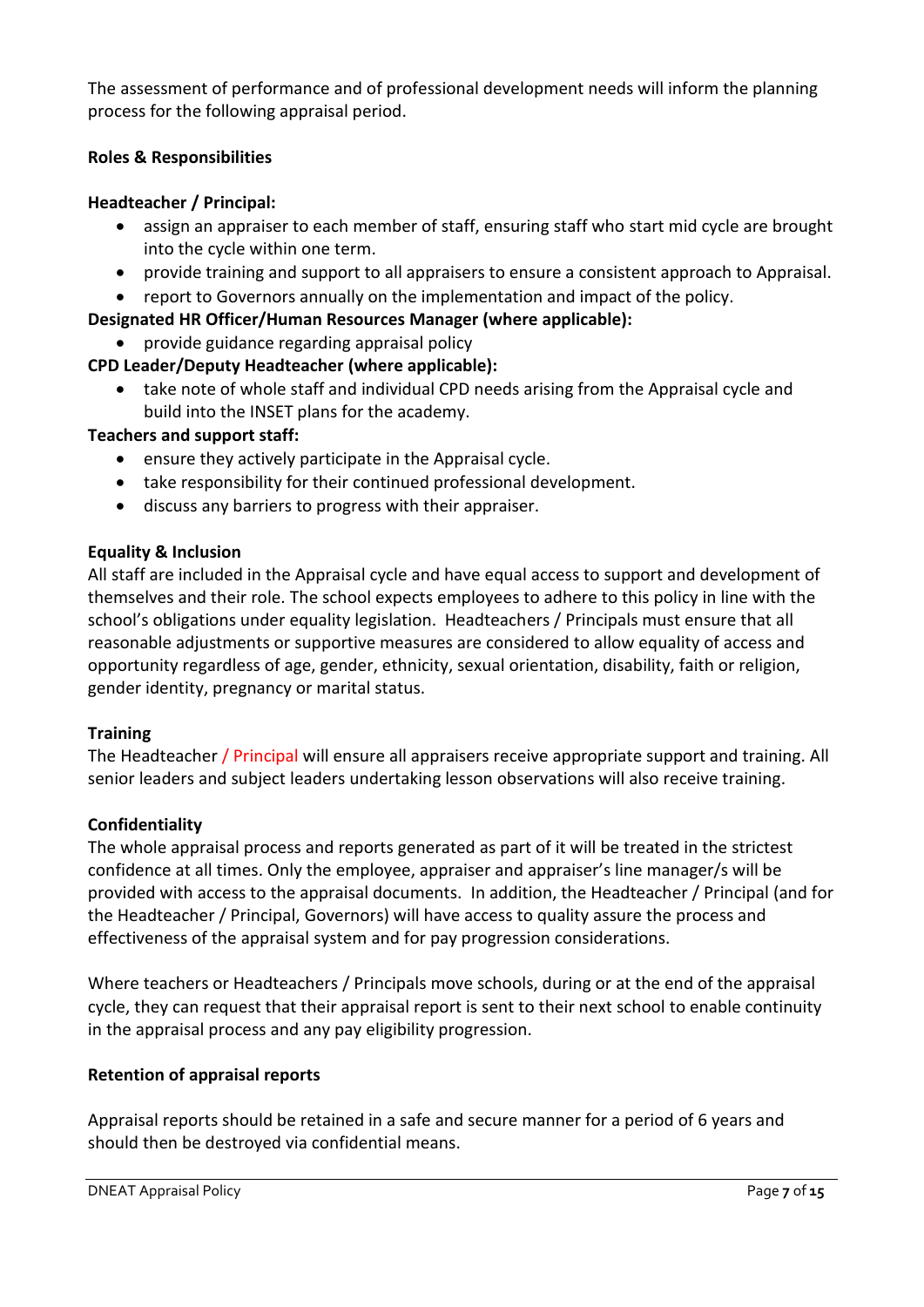#### **Monitoring**

The Governors will monitor the implementation and effectiveness of the policy through annual reports made by the headteacher / Principal and include this in their annual report to the Trust Board in the summer term.

#### **Review**

The policy will be reviewed every two years or in response to changes in legislation at which point consultation will take place with the recognised union representatives

#### **Links to Other Policies**

- Monitoring & Evaluation Policy
- Staff Pay Policy
- Capability of Staff Policy
- Continued Professional Development Policy
- Equality Policy
- Staff Grievance Procedure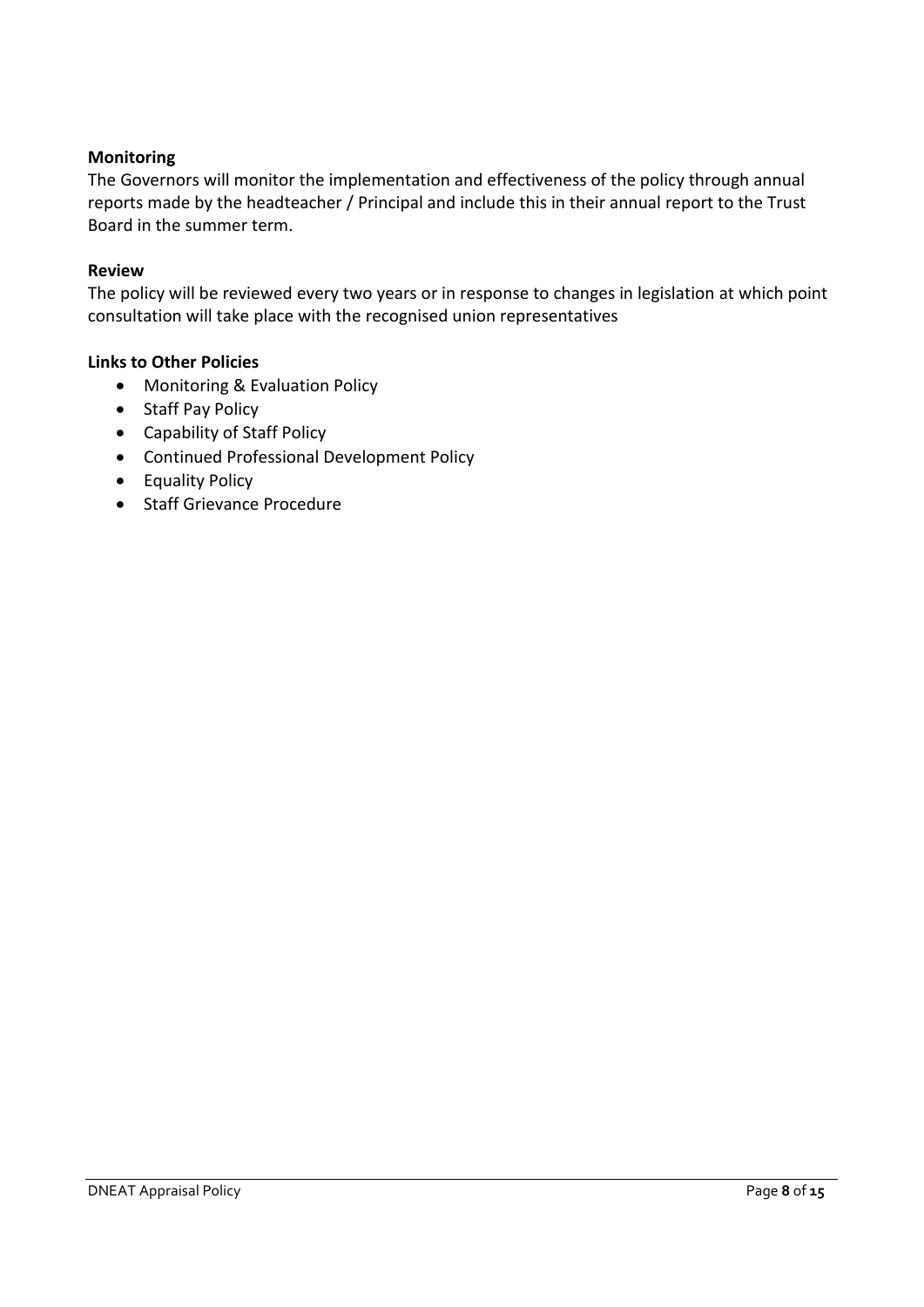**APPENDIX A**



#### **Suggested Support Plan format**

| Name:                        | ıaer/mentoı<br>זמרנ |  |                                  |
|------------------------------|---------------------|--|----------------------------------|
| Employment details           | Role:               |  | Iovment start date:<br><b>LM</b> |
| <b>B.A.</b><br>Meeting date: | Plan starts.        |  | Plan agreed:                     |

| <b>Target</b> | Support | Success criteria | <b>Review date</b> | Comments |
|---------------|---------|------------------|--------------------|----------|
|               |         |                  |                    |          |
|               |         |                  |                    |          |
|               |         |                  |                    |          |
|               |         |                  |                    |          |
|               |         |                  |                    |          |
|               |         |                  |                    |          |
|               |         |                  |                    |          |
|               |         |                  |                    |          |
|               |         |                  |                    |          |
|               |         |                  |                    |          |
|               |         |                  |                    |          |
|               |         |                  |                    |          |
|               |         |                  |                    |          |

**Meeting notes:**

**Present:** 

**Issues:** 

**A Support Plan was suggested by**.

**Agreed as a true record: Date:**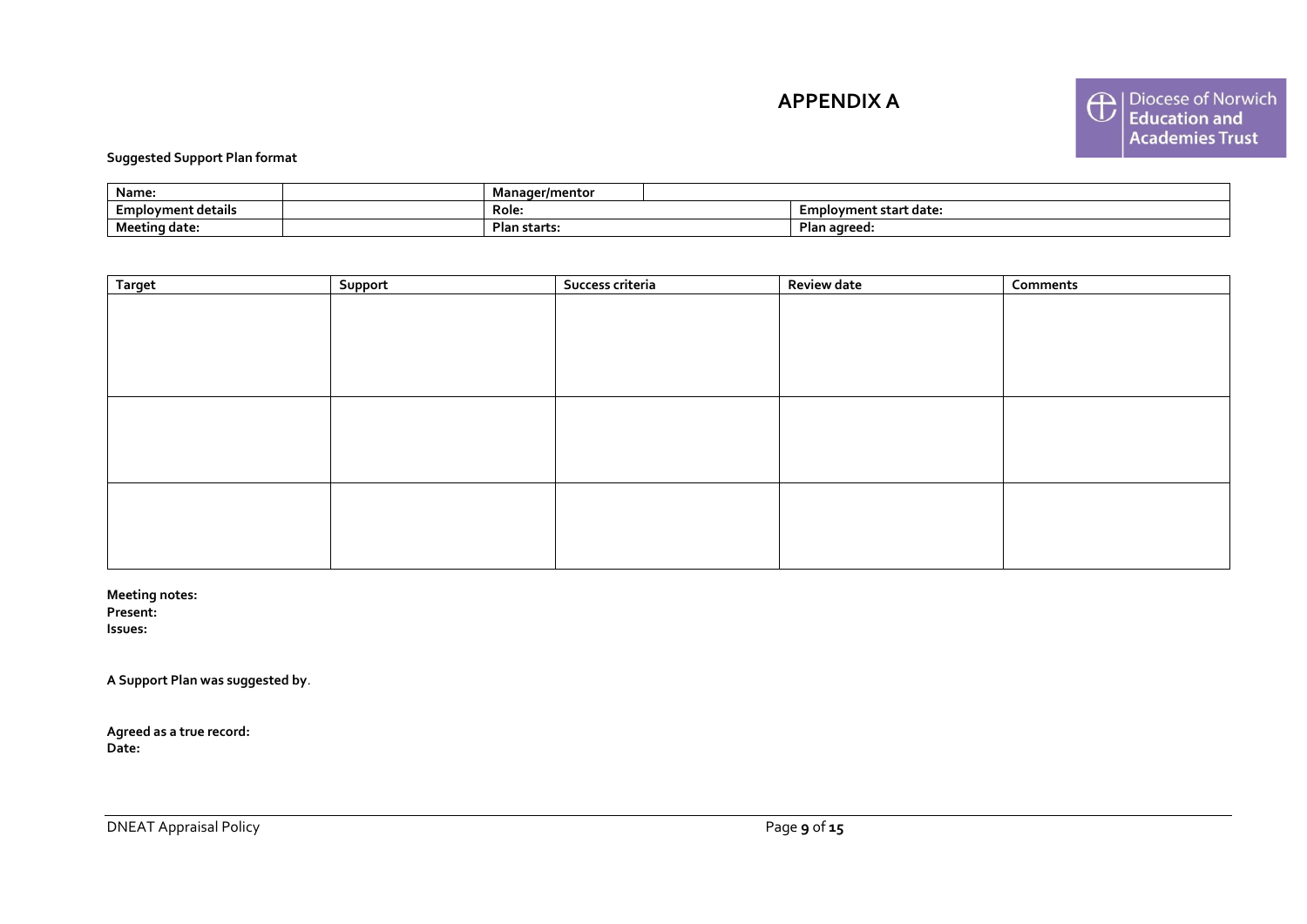#### **Protocol for improving the quality of teaching\***



\*Not applicable in cases of gross negligence that will be addressed via the formal capability procedure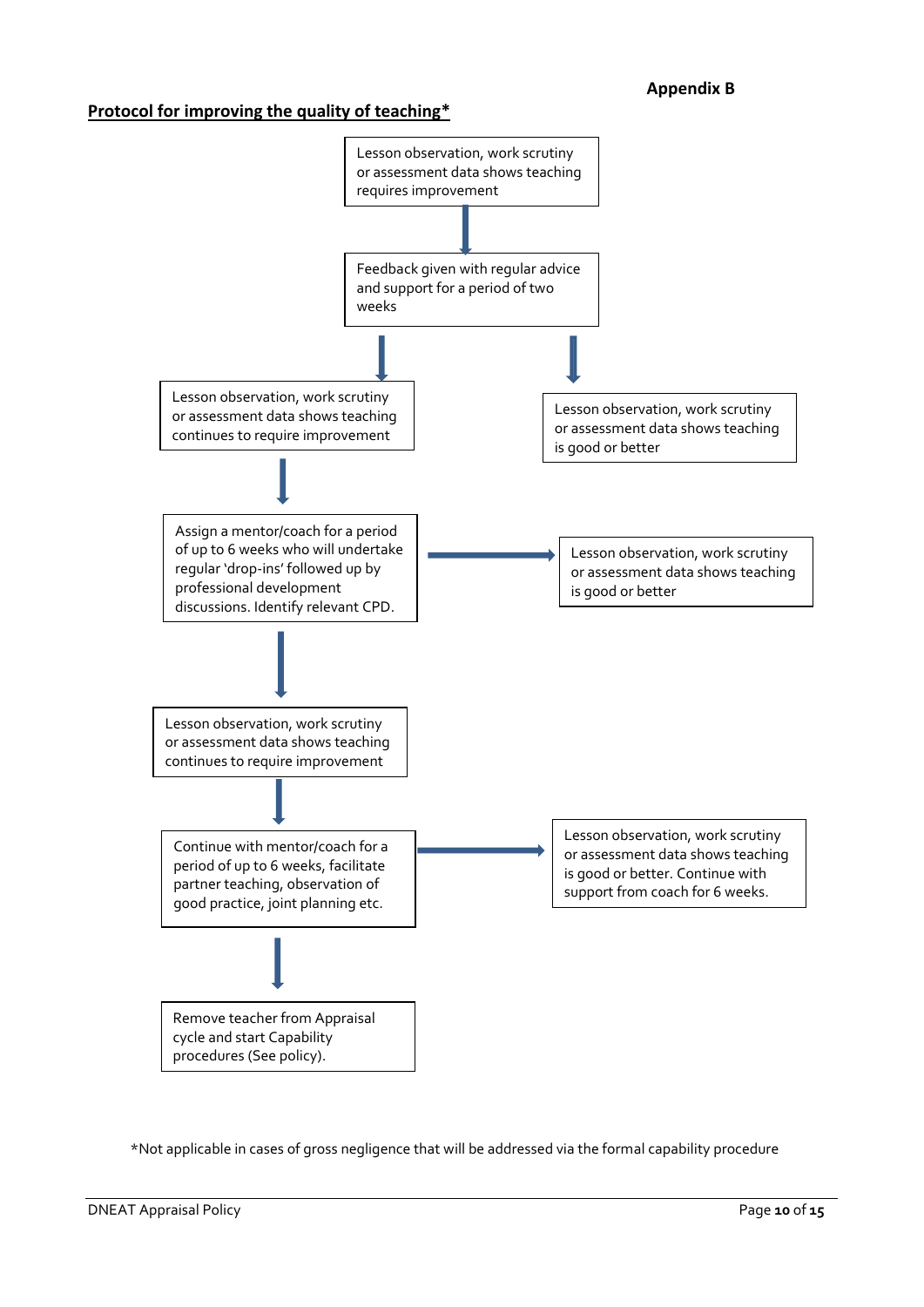# **Protocol for improving the quality of leadership**





DNEAT Appraisal Policy Page **11** of **15**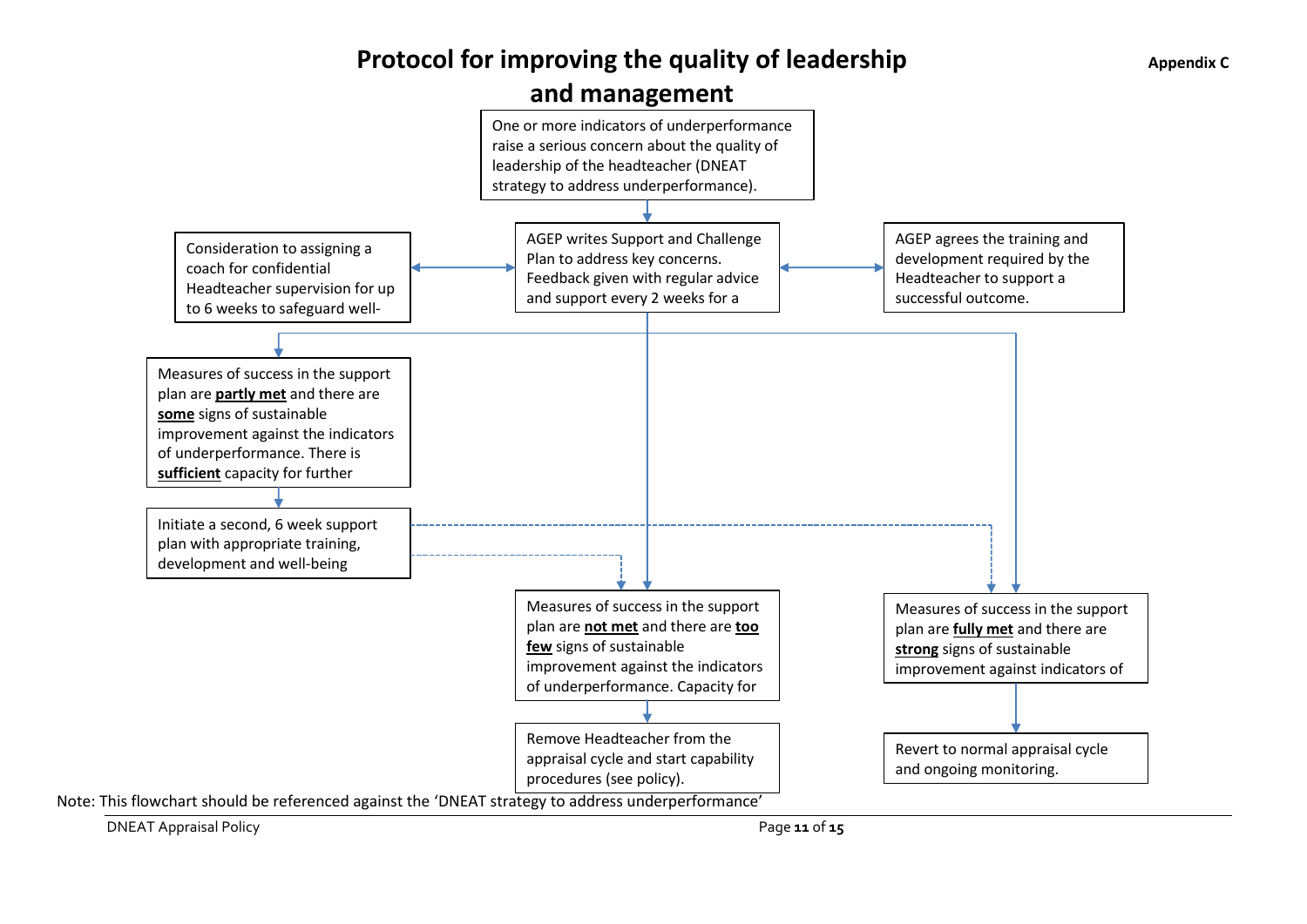# **Performance Management (Appraisal for support staff)– Guidance Notes**

**1. Aim**

The following outlines the changes to the existing performance management scheme. The aims of the changes are to further develop the scheme of performance management by adapting it to complement the school improvement plans and budget processes and to facilitate high standards of appraisal interviews. The process will provide an objective, standardised method of appraising support staff in order to ensure a fair process of enabling employees to move onto the next increment point in their pay scale.

# **2. Timing**

The timing of performance appraisals will change to allow a logical cascade of information down through the central office and the academies. Each employee should be aware (within the context of their role) of the MATs aims and objectives, core vision and values, their academy objectives and their individual contribution to help achieve these objectives. Annual priorities should also be discussed. On the basis that the budget is finalised in May (started in March) and Headteacher /Principal priorities set by 30 September, (Teachers by 31 October) TA's and Support staff appraisals should be completed by the end of November The process will start with the MAT CEO/ SLT who will have their appraisals completed by the beginning of September. Appraisals at the senior level should be booked six months in advance. Objectives should be revisited half-way through the year in March/April. This process will be implemented on a rolling start in order to have everyone moved onto the new MAT cycle for the following Academic year.

# **3. The performance appraisal carried out in September will:**

3.1 Give feedback to the individual on the performance of their academy/team/department and the individuals contribution to that performance, having regard to the MAT Strategic Plan/Single Change Plan/Performance Indicators linked to academy priorities. There should be a realistic link between the two i.e. where a department/team/ academy has performed well it would be reasonable for several individuals within that section to receive c commendable+ assessments. Yet where a department/team/ academy has not performed well it might be difficult to justify the same high proportion of individuals receiving commendable+ assessments.

- 3.2 Assesses the individual's performance over the last 12 months. Overall performance in the job will be given a weighting with key accountabilities being allocated not less than 25% but could be as high as 100%. The guidance for assessing "overall performance in the job" will be against the duties in the individuals job description. Where the job description is under review then guidance is against identified elements, therefore providing a more consistent approach to this part of the appraisal process.
- 3.3 Agree the employee's objectives and priorities for the next 12 months as identified/required to meet business planning/departmental requirements and the MATs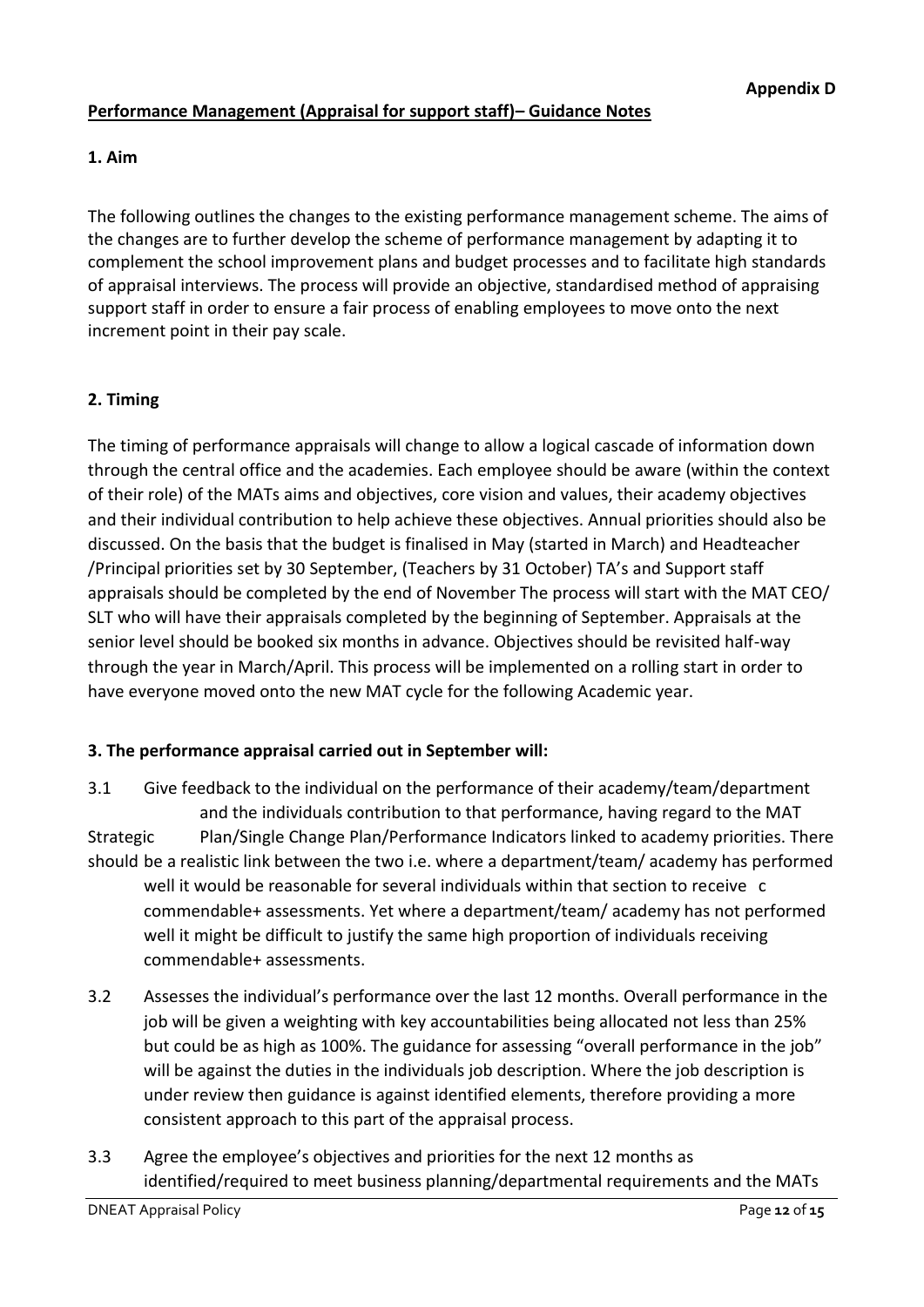core vision/values. Objectives may be "common" to several individuals, although the assessment of the objective will be on an individual basis. One example were "common" objectives would apply is to job-sharers.

- 3.4 The performance assessments will be provisional until they have been approved by the relevant member of management/headteacher/AGEP. This approval should not be given until the management team have been presented with the overall picture of proposed assessments within the department/team/ academy.
- 3.5 Provide the information on which to input changes to the EPM Payroll system by 30 November at the latest for pay to be backdated to 1 September.

# **4. The interim appraisal carried out in March will:**

- 4.1 provide an opportunity to have a formal interview not linked to pay increments
- 4.2 include discussions on training and development, considering changes to the role in the last 12 months, job intentions/aspirations, any training needs that have arisen as a result of the objective setting and/or will help the individual meet their objectives. Where training is identified financial information should be provided to be used in setting the budget.
- 4.3 Include discussion on the effectiveness of any training and development activities already undertaken. No performance assessment will be carried out at this appraisal but there should be a review of the objectives set in September/October to ensure they are still appropriate.
- 4.4 Appraisers should consider issues foreseeable in the next 12 months e.g. legislative changes, changes in working practice, staffing shortages (maternity, long term sickness, ICT, multiskilling etc. All or some of which may have an implication for training and development requirements and opportunities.

#### **5. Timing of pay increments**

- 5.1 Incremental progression is subject to satisfactory performance. Providing performance standards have been met employees will receive increments within their pay point as follows:
	- An employee who started their job between 1 June and 31 October will receive their first increment on 1 September of the following year. Thereafter they will be eligible to be considered for an increment on 1 September each year until they reach the maximum of their grade.
	- An employee who started their job 1 November to 31 May will have objectives set and reviewed as part of the six-month probationary policy and will be eligible to be considered for an increment on 1 September. Thereafter, they will be eligible to be considered for an increment on 1 September each year until they reach the maximum of their grade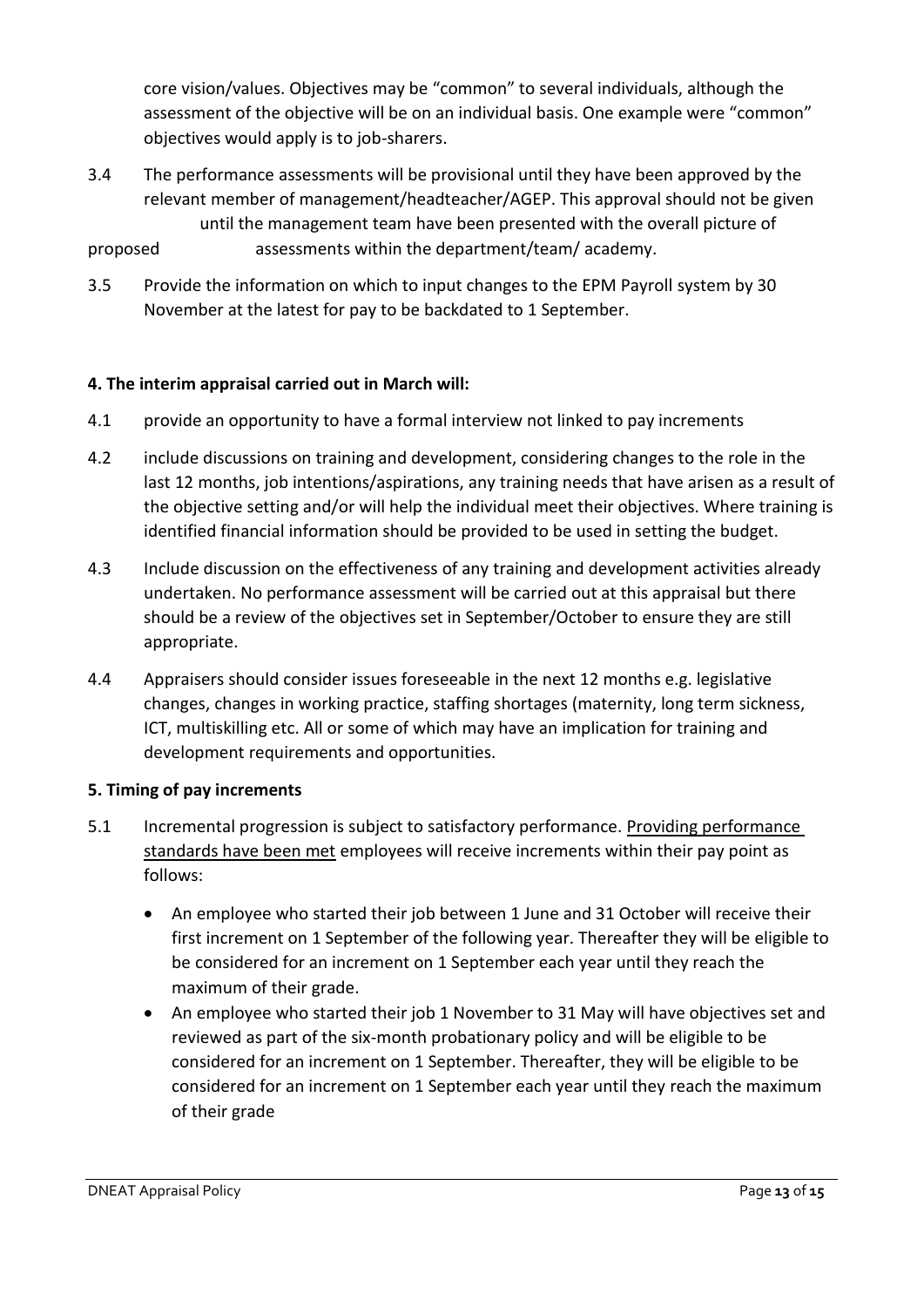#### **6. Appraisal documentation**

6.1 There will be one appraisal form with separate sections:

Section Two for the performance assessment in September Section Three for the training and development appraisal in March. The form can be used by both the appraiser and the appraisee to prepare for the appraisal.

- 6.2 The appraisal form in conjunction with the Staff Planning Document for Heads and Line Managers offers a range of topics from which both the appraiser and appraisee can select to discuss. The topics are suggestions only and are not exhaustive. However, as a minimum performance, identifying objectives and any training needs should be discussed.
- 6.3 The original forms of the appraisals will be retained on the employee's personal file. Copies may be kept by the appraisee and by the appraiser so long as they are kept securely and confidentially. The employee can add their comments to the appraisal form. This facility should be used by the appraisee particularly if there is some disagreement on part of the appraisal. Any dispute should use the Appraisal policy procedure. The forms should be signed by all parties.
- 6.4 The appraisee is strongly encouraged to prepare for their appraisal. They are advised to use the appraisal form as this provides suggestions of the areas that they can discuss, or that may be raised during the appraisal. The appraisal form should be made available to staff. The appraisee does not need to submit any preparation forms that they complete.
- 6.5 As a guide a week's advance notice of the appraisal is normally reasonable.
- 6.6 Management attributes are available for relevant appraisers and managers to study and consider how they demonstrate these attributes (It is not expected that any one
- manager will demonstrate all of them!)
- 6.7 After the appraisal the appraisee should be informed if they have achieved the next increment and the EPM portal payment should be completed.
- 6.8 All forms are available by contacting Central Office for further information.

# **7. Appeals**

- 7.1 Where there is disagreement between the appraisee and the appraiser on the assessment given for the objective(s) the employee should formally record his/her comments on a separate sheet and attach to the appraisal form. Any appeal should follow the procedure in the appraisal policy (see page 5).
- 7.2 Where there is formal action being taken between the appraisee and appraiser then the appraisal interview may be deferred.